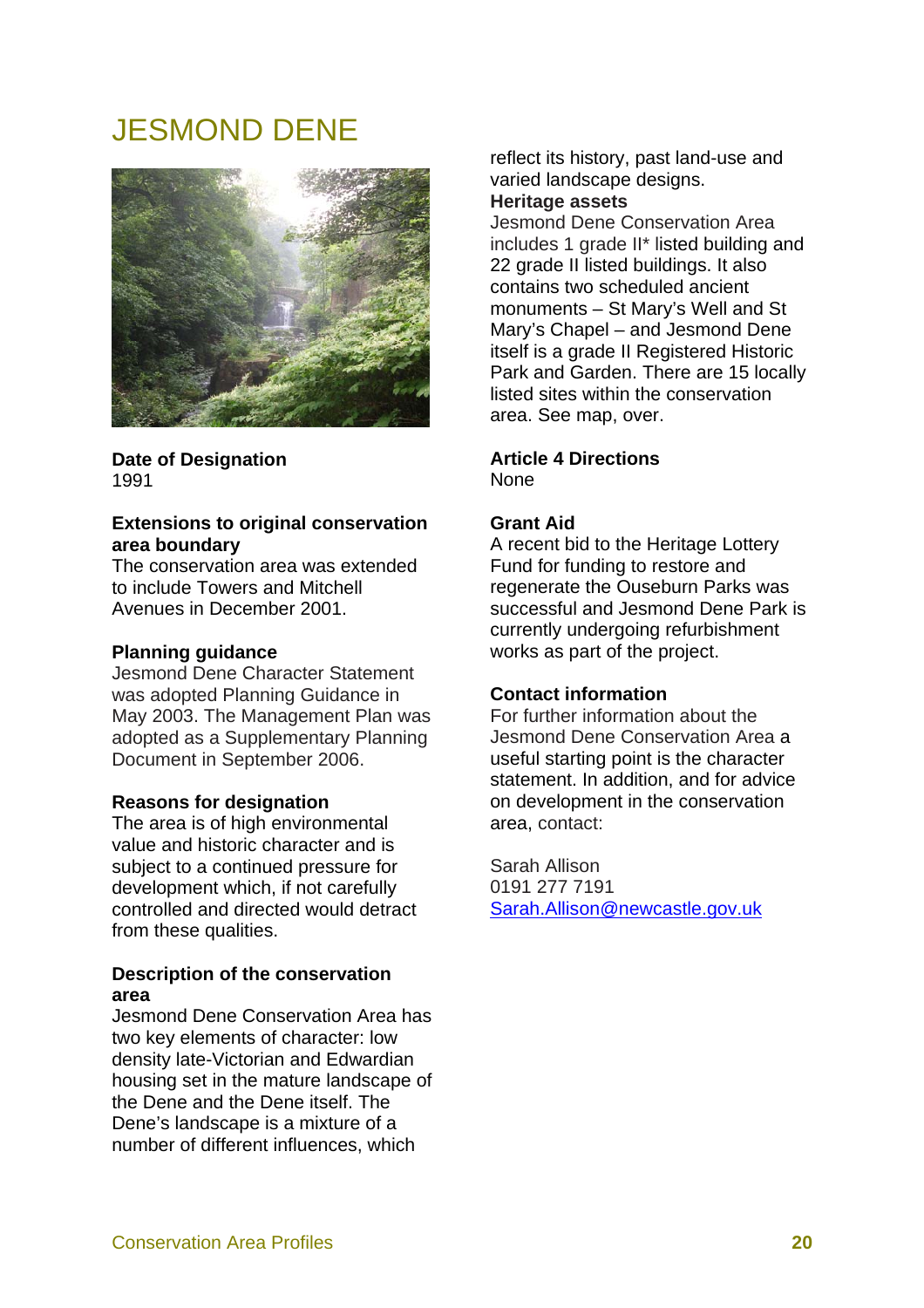

©Crown copyright. All rights reserved. Newcastle City Council, 100019569, 2009.